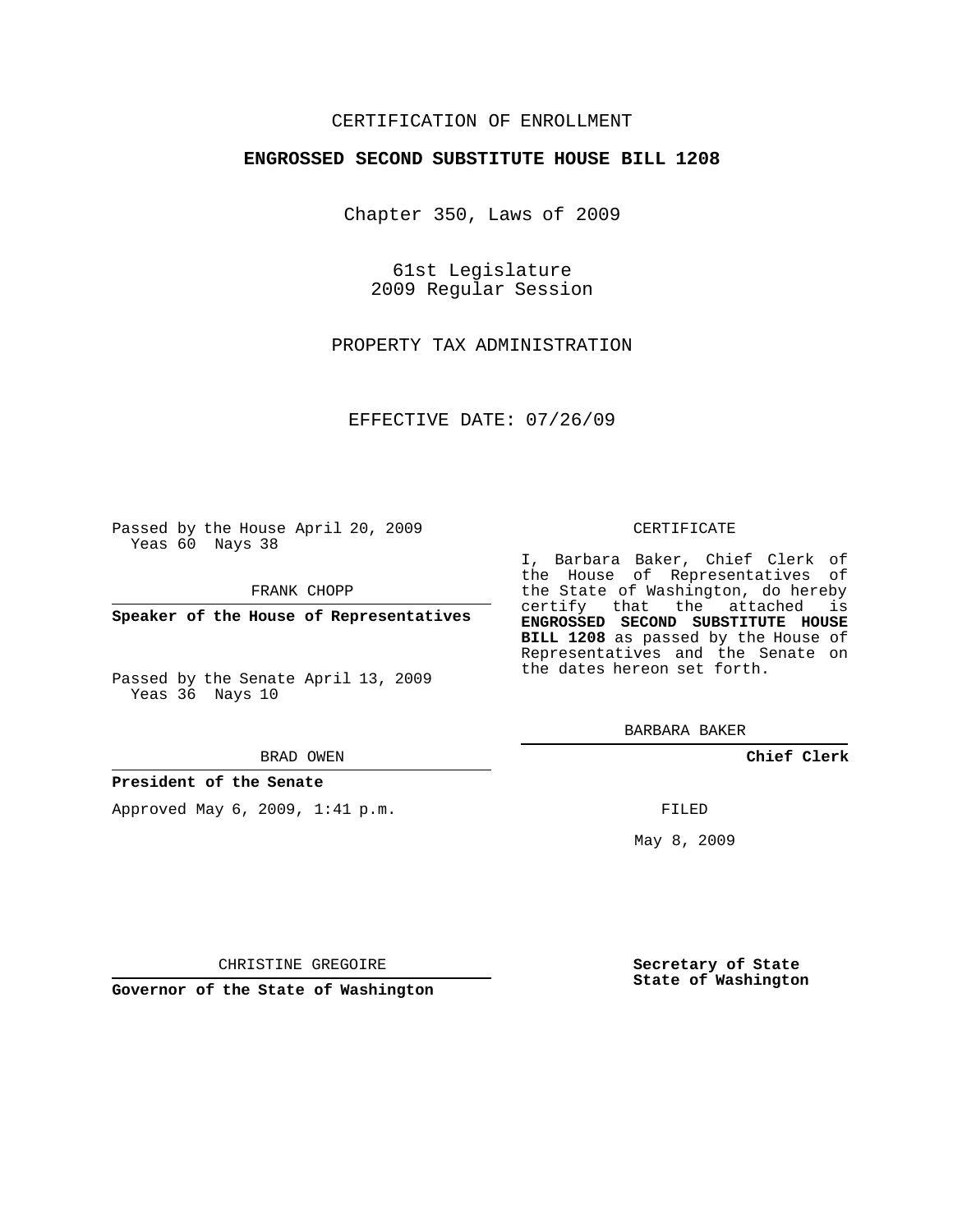# **ENGROSSED SECOND SUBSTITUTE HOUSE BILL 1208** \_\_\_\_\_\_\_\_\_\_\_\_\_\_\_\_\_\_\_\_\_\_\_\_\_\_\_\_\_\_\_\_\_\_\_\_\_\_\_\_\_\_\_\_\_

\_\_\_\_\_\_\_\_\_\_\_\_\_\_\_\_\_\_\_\_\_\_\_\_\_\_\_\_\_\_\_\_\_\_\_\_\_\_\_\_\_\_\_\_\_

AS AMENDED BY THE SENATE

Passed Legislature - 2009 Regular Session

**State of Washington 61st Legislature 2009 Regular Session**

**By** House Finance (originally sponsored by Representatives Takko and Alexander)

READ FIRST TIME 03/03/09.

 AN ACT Relating to property tax administration; amending RCW 84.40.042, 84.56.070, 86.09.490, 84.60.050, 87.03.265, 87.03.270, 85.08.480, 82.45.090, 84.69.030, 84.55.070, 84.34.037, and 84.34.041; adding a new section to chapter 84.69 RCW; and creating a new section.

BE IT ENACTED BY THE LEGISLATURE OF THE STATE OF WASHINGTON:

 **Sec. 1.** RCW 84.40.042 and 2008 c 17 s 1 are each amended to read as follows:

 (1) When real property is divided in accordance with chapter 58.17 RCW, the assessor shall carefully investigate and ascertain the true and fair value of each lot and assess each lot on that same basis, unless specifically provided otherwise by law. For purposes of this section, "lot" has the same definition as in RCW 58.17.020.

 (a) For each lot on which an advance tax deposit has been paid in accordance with RCW 58.08.040, the assessor shall establish the true and fair value by October 30th of the year following the recording of the plat, replat, or altered plat. The value established shall be the value of the lot as of January 1st of the year the original parcel of real property was last revalued. An additional property tax shall not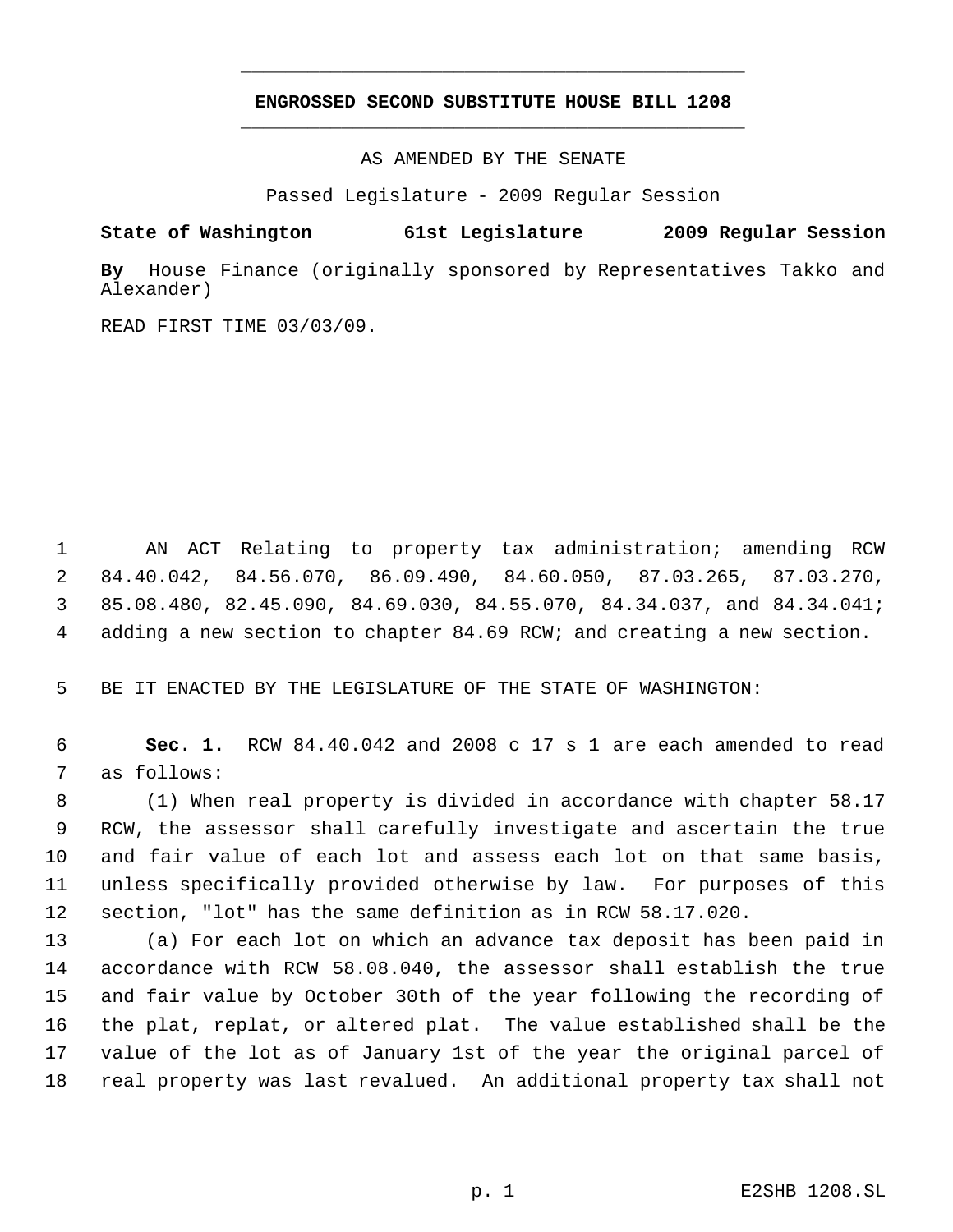be due on the land until the calendar year following the year for which the advance tax deposit was paid if the deposit was sufficient to pay the full amount of the taxes due on the property.

 (b) For each lot on which an advance tax deposit has not been paid, the assessor shall establish the true and fair value not later than the calendar year following the recording of the plat, map, subdivision, or replat. For purposes of this section, "subdivision" means a division of land into two or more lots.

 (c) For each subdivision, all current year and delinquent taxes and assessments on the entire tract must be paid in full in accordance with RCW 58.17.160 and 58.08.030 except when property is being acquired by a government for public use. For purposes of this section, "current year taxes" means taxes that are collectible under RCW 84.56.010 14 subsequent to ((February-14th)) completing the tax roll for current 15 year collection.

 (2) When the assessor is required by law to segregate any part or parts of real property, assessed before or after July 27, 1997, as one parcel or when the assessor is required by law to combine parcels of real property assessed before or after July 27, 1997, as two or more parcels, the assessor shall carefully investigate and ascertain the true and fair value of each part or parts of the real property and each combined parcel and assess each part or parts or each combined parcel on that same basis.

 **Sec. 2.** RCW 84.56.070 and 2007 c 295 s 5 are each amended to read as follows:

26 ((On the fifteenth day of February succeeding the levy of taxes,)) 27 The county treasurer shall proceed to collect all personal property 28 taxes after first completing the tax roll for the current year's 29 collection. The treasurer shall give notice by mail to all persons charged with personal property taxes, and if such taxes are not paid before they become delinquent, the treasurer shall forthwith proceed to collect the same. In the event that he or she is unable to collect the same when due, the treasurer shall prepare papers in distraint, which shall contain a description of the personal property, the amount of taxes, the amount of the accrued interest at the rate provided by law from the date of delinquency, and the name of the owner or reputed owner. The treasurer shall without demand or notice distrain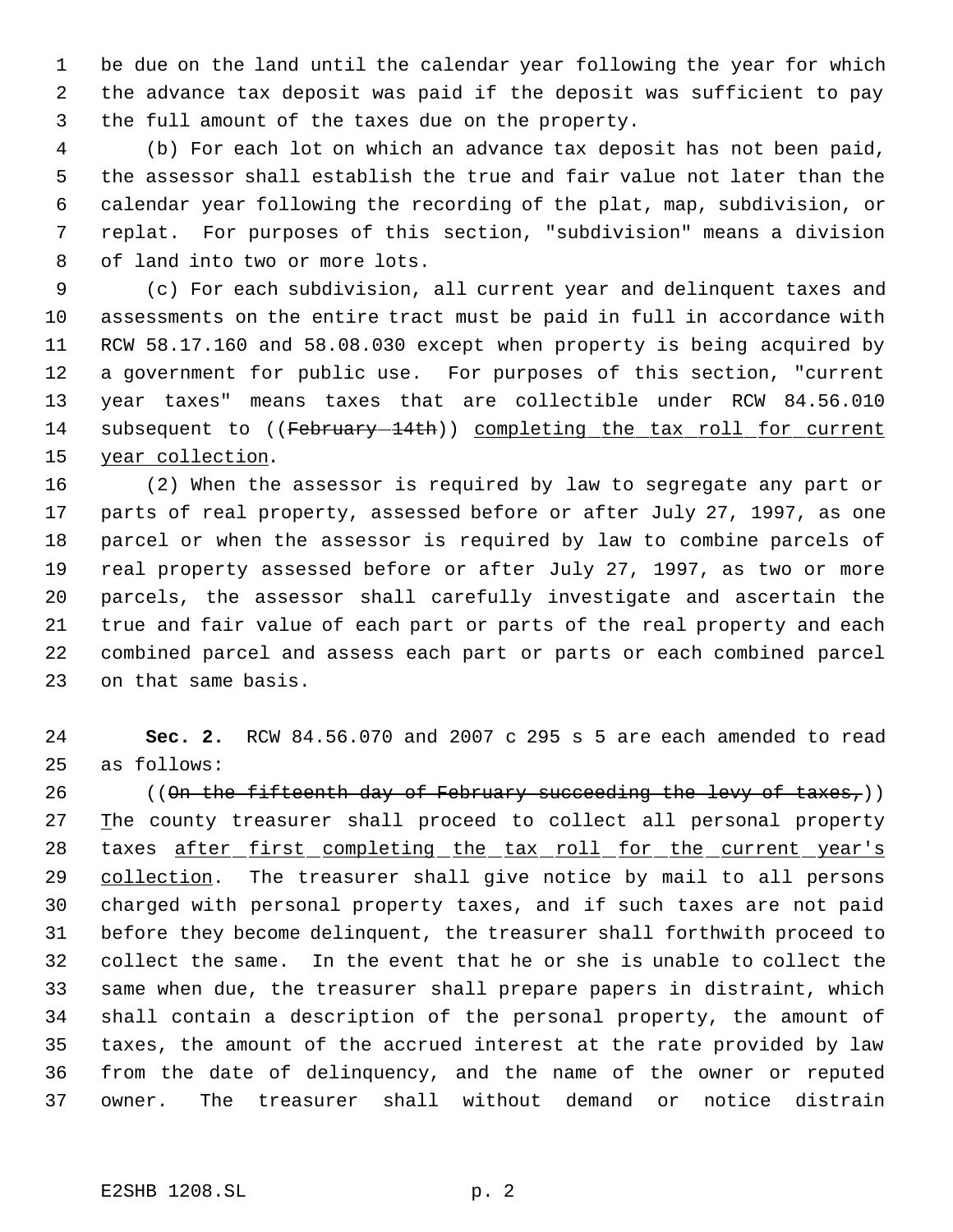sufficient goods and chattels belonging to the person charged with such taxes to pay the same, with interest at the rate provided by law from the date of delinquency, together with all accruing costs, and shall proceed to advertise the same by posting written notices in three public places in the county in which such property has been distrained, one of which places shall be at the county court house, such notice to state the time when and place where such property will be sold. The county treasurer, or the treasurer's deputy, shall tax the same fees for making the distraint and sale of goods and chattels for the payment of taxes as are allowed by law to sheriffs for making levy and sale of property on execution; traveling fees to be computed from the county seat of the county to the place of making distraint. If the taxes for which such property is distrained, and the interest and costs accruing thereon, are not paid before the date appointed for such sale, which shall be not less than ten days after the taking of such property, such treasurer or treasurer's designee shall proceed to sell such property at public auction, or so much thereof as shall be sufficient to pay such taxes, with interest and costs, and if there be any excess of money arising from the sale of any personal property, the treasurer shall pay such excess less any cost of the auction to the owner of the property so sold or to his or her legal representative: PROVIDED, That whenever it shall become necessary to distrain any standing timber owned separately from the ownership of the land upon which the same may stand, or any fish trap, pound net, reef net, set net or drag seine fishing location, or any other personal property as the treasurer shall determine to be incapable or reasonably impracticable of manual delivery, it shall be deemed to have been distrained and taken into possession when the treasurer shall have, at least thirty days before the date fixed for the sale thereof, filed with the auditor of the county wherein such property is located a notice in writing reciting that the treasurer has distrained such property, describing it, giving the name of the owner or reputed owner, the amount of the tax due, with interest, and the time and place of sale; a copy of the notice shall also be sent to the owner or reputed owner at his last known address, by registered letter at least thirty days prior to the date of sale: AND PROVIDED FURTHER, That if the county treasurer has reasonable grounds to believe that any personal property, including mobile homes, manufactured homes, or park model trailers, upon which taxes have been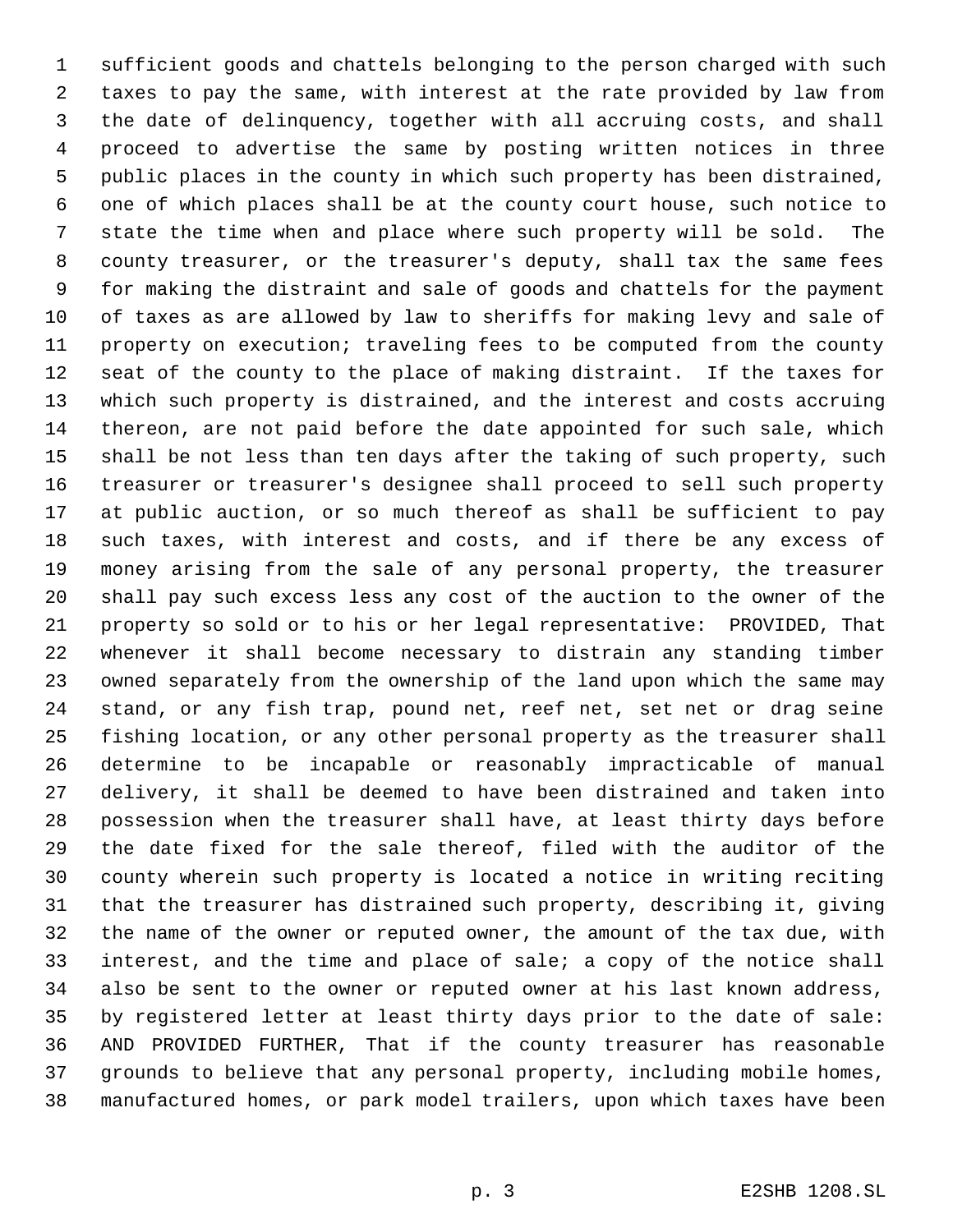levied, but not paid, is about to be removed from the county where the same has been assessed, or is about to be destroyed, sold or disposed of, the county treasurer may demand such taxes, without the notice provided for in this section, and if necessary may forthwith distrain sufficient goods and chattels to pay the same.

 **Sec. 3.** RCW 86.09.490 and 1937 c 72 s 164 are each amended to read as follows:

 The assessment upon real property shall be a lien against the property assessed, from and after the first day of January in the year in which the assessment becomes due and payable, but as between grantor 11 and grantee such lien shall not attach until the ((fifteenth day of 12 February-of-such-year,-which)) county treasurer has completed the property tax roll for the current year's collection and provided the 14 notification required by RCW 84.56.020. The lien shall be paramount and superior to any other lien theretofore or thereafter created, whether by mortgage or otherwise, except a lien for undelinquent flood control district assessments, diking or drainage, or diking or drainage improvement, district assessments and for unpaid and outstanding general ad valorem taxes, and such lien shall not be removed until the assessments are paid or the property sold for the payment thereof as provided by law.

 **Sec. 4.** RCW 84.60.050 and 1994 c 301 s 54 are each amended to read as follows:

 (1) When real property is acquired by purchase or condemnation by the state of Washington, any county or municipal corporation or is placed under a recorded agreement for immediate possession and use or an order of immediate possession and use pursuant to RCW 8.04.090, such property shall continue to be subject to the tax lien for the years prior to the year in which the property is so acquired or placed under such agreement or order, of any tax levied by the state, county, municipal corporation or other tax levying public body, except as is otherwise provided in RCW 84.60.070.

 (2) The lien for taxes applicable to the real property being acquired or placed under immediate possession and use for the year in which such real property is so acquired or placed under immediate possession and use shall be for only the pro rata portion of taxes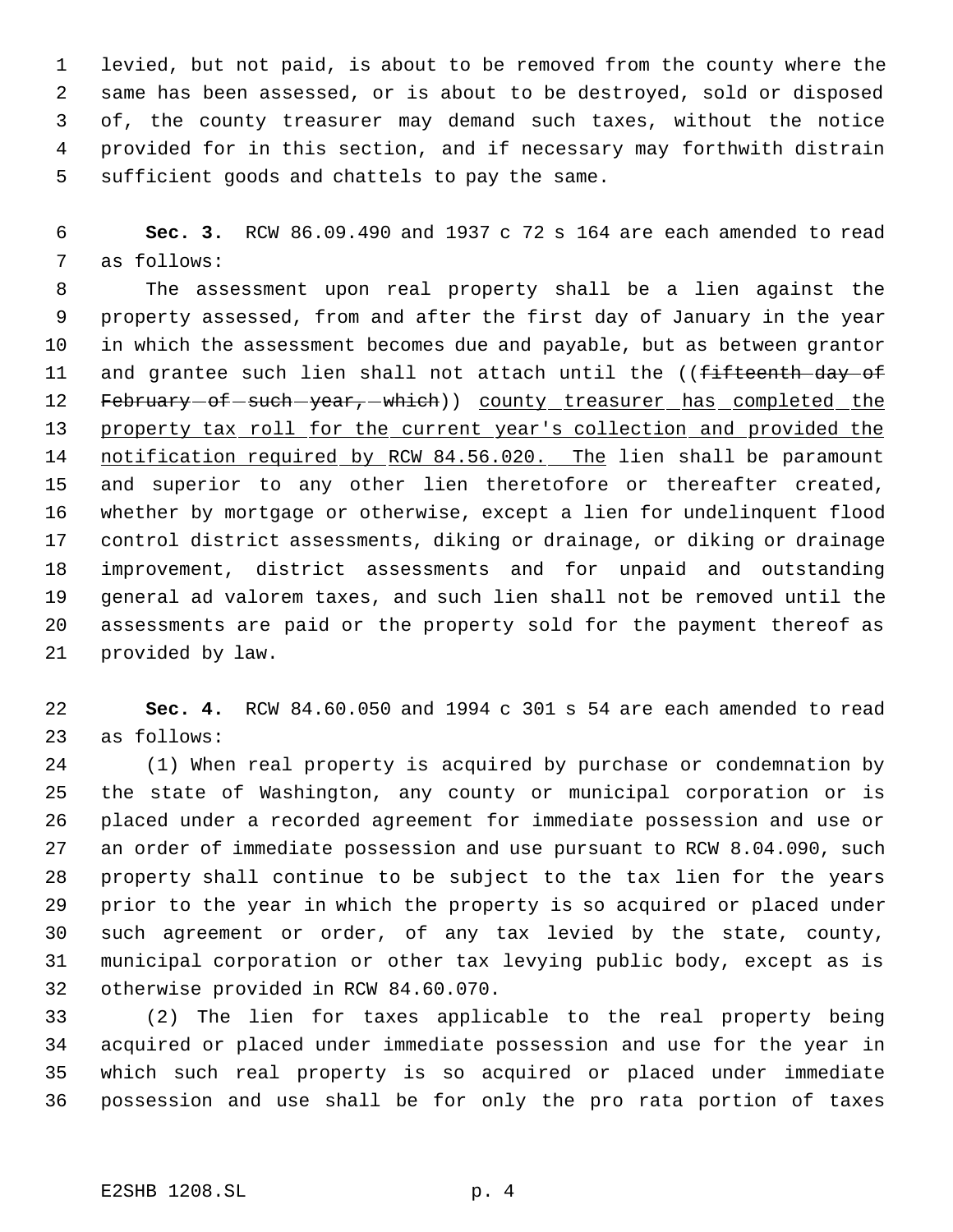allocable to that portion of the year prior to the date of execution of the instrument vesting title, date of recording such agreement of immediate possession and use, date of such order of immediate possession and use, or date of judgment. No taxes levied or tax lien on such property allocable to a period subsequent to the dates identified in this subsection shall be valid and any such taxes levied shall be canceled as provided in RCW 84.48.065. In the event the owner has paid taxes allocable to that portion of the year subsequent to the dates identified in this subsection he or she shall be entitled to a pro rata refund of the amount paid on the property so acquired or placed under a recorded agreement or an order of immediate possession 12 and use. If the dates identified in this subsection precede ((February 13 15th of)) the completion of the property tax rolls for the current year's collection in the year in which such taxes become payable, no lien for such taxes shall be valid and any such taxes levied but not payable shall be canceled as provided in RCW 84.48.065.

 **Sec. 5.** RCW 87.03.265 and 1939 c 171 s 2 are each amended to read as follows:

 The assessment upon real property shall be a lien against the property assessed, from and after the first day of January in the year in which it is levied, but as between grantor and grantee such lien 22 shall not attach until the ((fifteenth-day-of-February-of)) county 23 treasurer has completed the property tax roll for the current year's collection and provided the notification required by RCW 84.56.020 in the year in which the assessment is payable, which lien shall be paramount and superior to any other lien theretofore or thereafter created, whether by mortgage or otherwise, except for a lien for prior assessments, and such lien shall not be removed until the assessments are paid or the property sold for the payment thereof as provided by law. And the lien for the bonds of any issue shall be a preferred lien to that of any subsequent issue. Also the lien for all payments due or to become due under any contract with the United States, or the state of Washington, accompanying which bonds of the district have not been deposited with the United States or the state of Washington, as in RCW 87.03.140 provided, shall be a preferred lien to any issue of bonds subsequent to the date of such contract.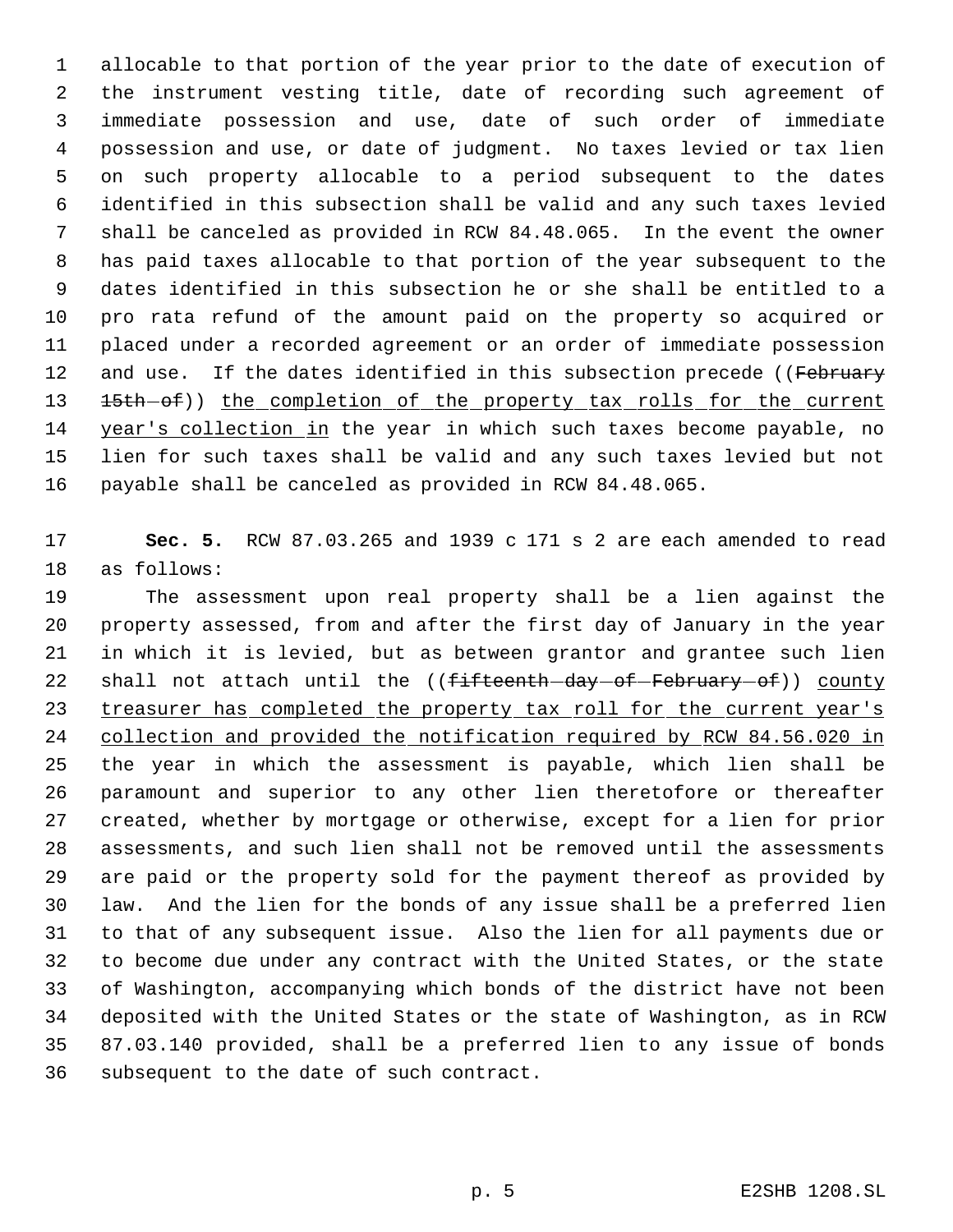**Sec. 6.** RCW 87.03.270 and 1988 c 134 s 13 are each amended to read as follows:

 The assessment roll, before its equalization and adoption, shall be checked and compared as to descriptions and ownerships, with the county treasurer's land rolls. On or before the fifteenth day of January in each year the secretary must deliver the assessment roll or the respective segregation thereof to the county treasurer of each respective county in which the lands therein described are located, and 9 said assessments shall become due and payable ((on the fifteenth day of 10 February-following)) after\_the\_county\_treasurer\_has\_completed\_the 11 property tax roll for the current year's collection and provided the 12 notification required by RCW 84.56.020.

 All assessments on said roll shall become delinquent on the first day of May following the filing of the roll unless the assessments are paid on or before the thirtieth day of April of said year: PROVIDED, That if an assessment is ten dollars or more for said year and if one- half of the assessment is paid on or before the thirtieth day of April, the remainder shall be due and payable on or before the thirty-first day of October following and shall be delinquent after that date. All delinquent assessments shall bear interest at the rate of twelve percent per annum, computed on a monthly basis and without compounding, from the date of delinquency until paid.

 Upon receiving the assessment roll the county treasurer shall prepare therefrom an assessment book in which shall be written the description of the land as it appears in the assessment roll, the name of the owner or owners where known, and if assessed to the unknown owners, then the word "unknown", and the total assessment levied against each tract of land. Proper space shall be left in said book for the entry therein of all subsequent proceedings relating to the payment and collection of said assessments.

 On or before April 1st of each year, the treasurer of the district shall send a statement of assessments due. County treasurers who collect irrigation district assessments may send the statement of irrigation district assessments together with the statement of general taxes.

 Upon payment of any assessment the county treasurer must enter the date of said payment in said assessment book opposite the description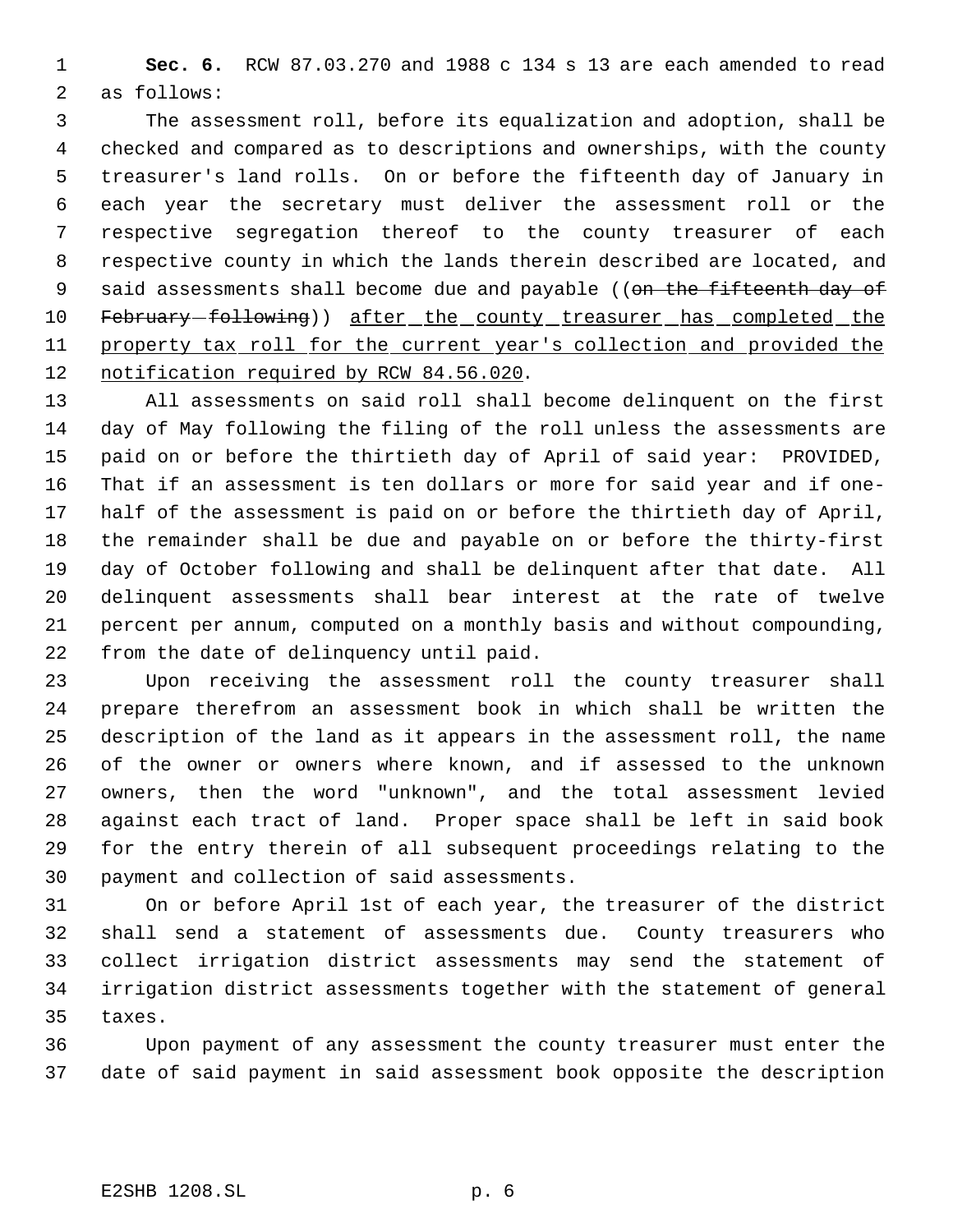of the land and the name of the person paying and give a receipt to such person specifying the amount of the assessment and the amount paid with the description of the property assessed.

 It shall be the duty of the treasurer of the district to furnish upon request of the owner, or any person interested, a statement showing any and all assessments levied as shown by the assessment roll in his office upon land described in such request. All statements of irrigation district assessments covering any land in the district shall show the amount of the irrigation district assessment, the dates on which the assessment is due, the place of payment, and, if the property was sold for delinquent assessments in a prior year, the amount of the delinquent assessment and the notation "certificate issued": PROVIDED, That the failure of the treasurer to render any statement herein required of him shall not render invalid any assessments made by any irrigation district.

 It shall be the duty of the county treasurer of any county, other than the county in which the office of the board of directors is located, to make monthly remittances to the county treasurer of the county in which the office of the board of directors is located covering all amounts collected by him for the irrigation district during the preceding month.

 When the treasurer collects a delinquent assessment, the treasurer shall collect any other amounts due by reason of the delinquency, including accrued costs, which shall be deposited to the treasurer's operation and maintenance fund.

 **Sec. 7.** RCW 85.08.480 and 1933 c 125 s 2 are each amended to read as follows:

 The respective installments of assessments for construction or maintenance of improvements made under the provisions of this chapter, shall be collected in the same manner and shall become delinquent at the same time as general taxes, certificates of delinquency shall be issued, and the lien of the assessment shall be enforced by foreclosure and sale of the property assessed, as in the case of general taxes, all according to the laws in force on January 1, 1923, except as hereinafter specifically provided.

 The annual assessments or installments of assessments, both for construction and for maintenance and repairs of the diking and/or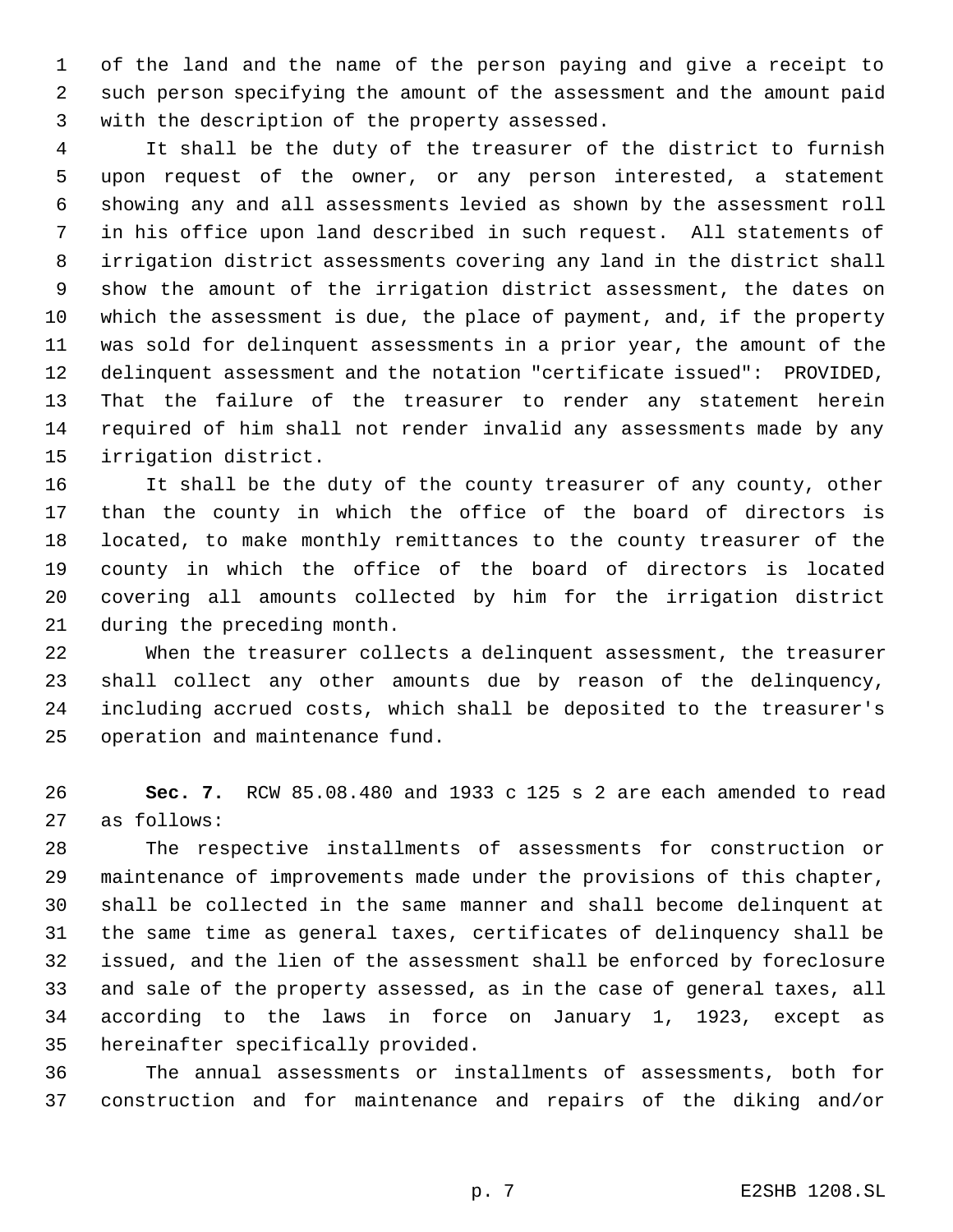drainage system shall become due in two equal installments, one-half 2 being payable on or before ((May)) April 30th, and the other half on or 3 before ((November 30th)) October 31st; and delinquency interest thereon shall run from said dates on said respective halves of said assessments.

 The rate of interest thereon after delinquency, also the rate of 7 interest borne by certificates of delinquency, shall be  $((\text{ten}))$  twelve percent per annum. Certificates of delinquency for any assessment or installment thereof shall be issued upon demand and payment of such delinquent assessment and the fee for the same at any time after the expiration of twelve months after the date of delinquency thereof. In case no certificate of delinquency be issued after the expiration of four years from date of delinquency of assessments for construction costs, or after the expiration of two years from date of delinquency of assessments for maintenance or repairs, certificates of delinquency shall be issued to the county, and foreclosure thereof shall forthwith 17 be effected in the manner provided in ((sections - 11292 - to - 11317 18 inclusive)) chapter 84.64 RCW.

 The holder of a certificate of delinquency for any drainage, diking or sewerage improvement district or consolidated district assessment or installment thereof may pay any delinquent general taxes upon the property described therein, and may redeem any certificate of delinquency for general taxes against said property and the amount so paid together with interest thereon at the rate provided by law shall be included in the lien of said certificate of delinquency.

 The expense of foreclosure proceedings by the county shall be paid by the districts whose liens are foreclosed: Costs of foreclosure by the county or private persons as provided by law, shall be included in the judgment of foreclosure.

 **Sec. 8.** RCW 82.45.090 and 2003 c 53 s 404 are each amended to read as follows:

 (1) Except for a sale of a beneficial interest in real property where no instrument evidencing the sale is recorded in the official real property records of the county in which the property is located, the tax imposed by this chapter shall be paid to and collected by the treasurer of the county within which is located the real property which was sold. In collecting the tax the treasurer shall act as agent for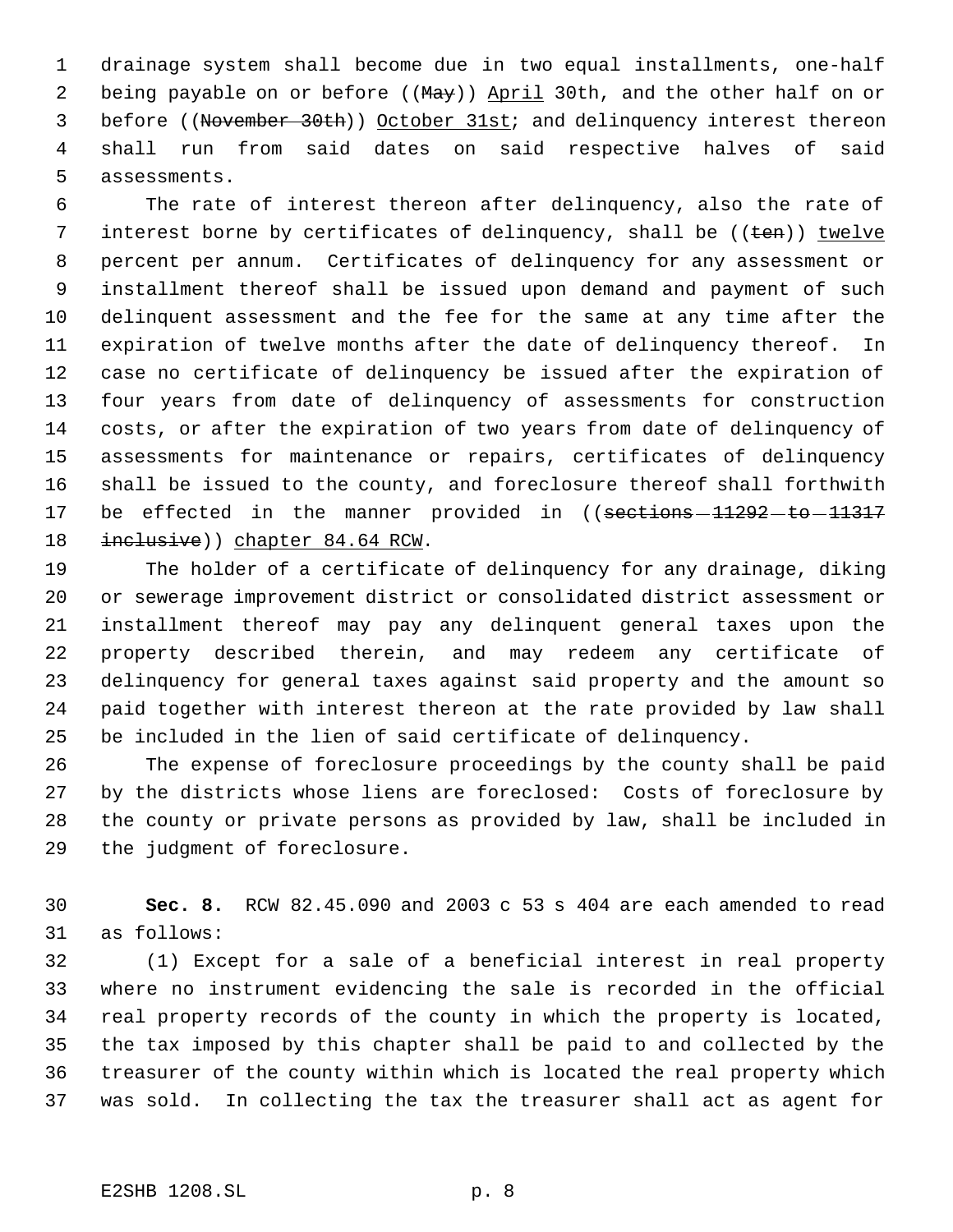1 the state. The county treasurer shall cause a ((stamp)) verification of payment evidencing satisfaction of the lien to be affixed to the instrument of sale or conveyance prior to its recording or to the real estate excise tax affidavit in the case of used mobile home sales and used floating home sales. A receipt issued by the county treasurer for the payment of the tax imposed under this chapter shall be evidence of the satisfaction of the lien imposed hereunder and may be recorded in the manner prescribed for recording satisfactions of mortgages. No instrument of sale or conveyance evidencing a sale subject to the tax shall be accepted by the county auditor for filing or recording until 11 the tax shall have been paid and the ((stamp)) verification of payment affixed thereto; in case the tax is not due on the transfer, the instrument shall not be so accepted until suitable notation of such fact has been made on the instrument by the treasurer. Any time there 15 is a sale of a used mobile home, used manufactured home, used park 16 model, or used floating home that has not been title eliminated, 17 property taxes must be current in order to complete the processing of 18 the real estate excise tax affidavit or other documents transferring 19 title. Verification that the property taxes are current must be noted 20 on the mobile home real estate excise tax affidavit or on a form 21 approved by the county treasurer. For the purposes of this subsection, "mobile home," "manufactured home," and "park model" have the same meaning as provided in RCW 59.20.030.

 (2) For a sale of a beneficial interest in real property where a tax is due under this chapter and where no instrument is recorded in the official real property records of the county in which the property is located, the sale shall be reported to the department of revenue within five days from the date of the sale on such returns or forms and according to such procedures as the department may prescribe. Such forms or returns shall be signed by both the transferor and the transferee and shall be accompanied by payment of the tax due.

 (3) Any person who intentionally makes a false statement on any return or form required to be filed with the department under this chapter is guilty of perjury under chapter 9A.72 RCW.

 **Sec. 9.** RCW 84.69.030 and 1991 c 245 s 32 are each amended to read as follows: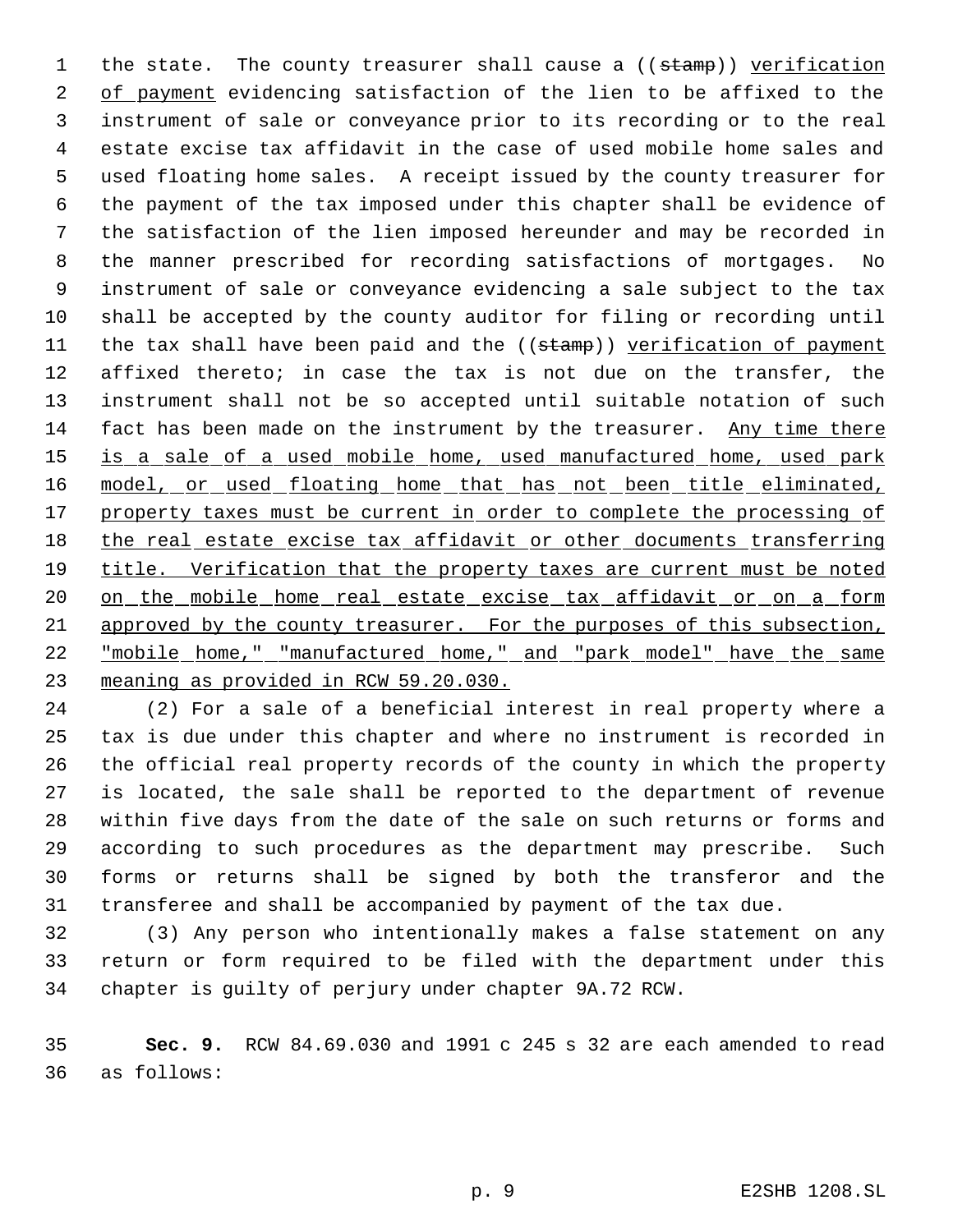1 ((Except in cases wherein the county legislative authority acts 2 upon its own motion,)) No orders for a refund under this chapter shall be made except on a claim:

 (1) Verified by the person who paid the tax, the person's guardian, executor or administrator; and

 (2) Filed with the county treasurer within three years after 7 ((making)) the due date of the payment sought to be refunded; and

(3) Stating the statutory ground upon which the refund is claimed.

 NEW SECTION. **Sec. 10.** A new section is added to chapter 84.69 RCW to read as follows:

 Taxing districts other than the state may levy a tax upon all the taxable property within the district for the purpose of:

 (1) Funding refunds paid or to be paid under this chapter, except for refunds under RCW 84.69.020(1), including interest, as ordered by the county treasurer or county legislative authority within the 16 preceding twelve months; and

 (2) Reimbursing the taxing district for taxes abated under RCW 84.70.010 within the preceding twelve months. This subsection (2) only applies to abatements that do not require a refund under this chapter. Abatements that require a refund are included within the scope of subsection (1) of this section.

 **Sec. 11.** RCW 84.55.070 and 1982 1st ex.s. c 28 s 2 are each amended to read as follows:

24 The provisions of this chapter ((shall)) do not apply to a levy, including the state levy, or that portion of a levy, made by or for a 26 taxing district:

27  $(1)$  For the purpose of funding a property tax refund paid (( $\sigma$ + to 28 be paid pursuant to)) under the provisions of chapter  $84.68$  RCW (( $\sigma$ re attributable to a property tax refund paid or to be paid pursuant to 30 the provisions of chapter  $84.69$  RCW,  $)$ ;

(2) Under section 10 of this act; or

 (3) Attributable to amounts of state taxes withheld under RCW 84.56.290 or the provisions of chapter 84.69 RCW, or otherwise attributable to state taxes lawfully owing by reason of adjustments made under RCW 84.48.080.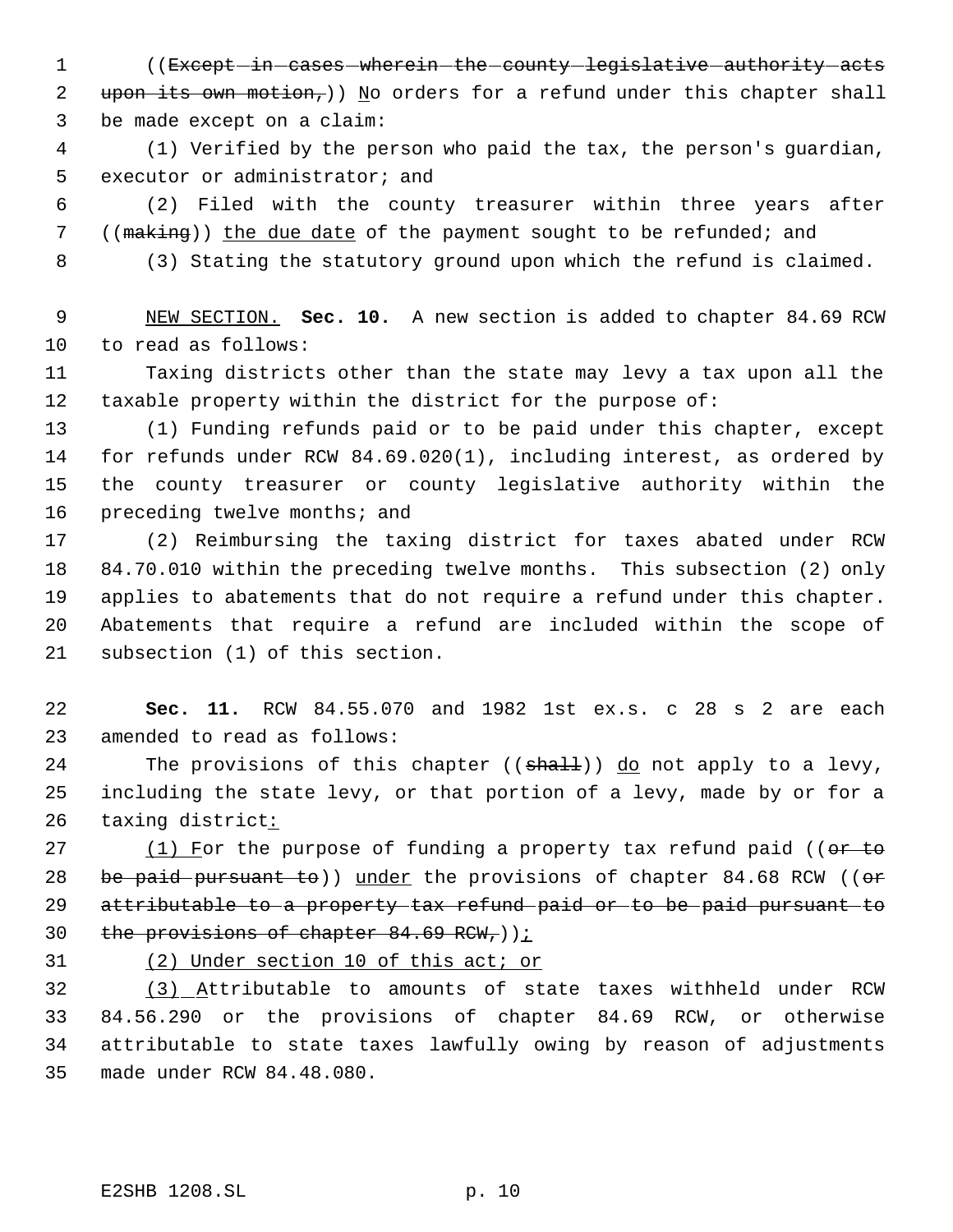NEW SECTION. **Sec. 12.** Sections 10 and 11 of this act apply retroactively to January 1, 2009, and apply to taxes levied under section 10 of this act for collection in 2010 and thereafter.

 **Sec. 13.** RCW 84.34.037 and 1992 c 69 s 6 are each amended to read as follows:

 (1) Applications for classification or reclassification under RCW 84.34.020(1) shall be made to the county legislative authority. An application made for classification or reclassification of land under RCW 84.34.020(1) (b) and (c) which is in an area subject to a comprehensive plan shall be acted upon in the same manner in which an amendment to the comprehensive plan is processed. Application made for classification of land which is in an area not subject to a comprehensive plan shall be acted upon after a public hearing and after notice of the hearing shall have been given by one publication in a newspaper of general circulation in the area at least ten days before the hearing: PROVIDED, That applications for classification of land in 17 an incorporated area shall be acted upon by:  $(a)$  A granting authority composed of three members of the county legislative body and three 19 members of the city legislative body in which the land is located in a 20 meeting where members may be physically absent but participating 21 through telephonic connection; or (b) separate affirmative acts by both 22 the county and city legislative bodies where both bodies affirm the 23 entirety of an application without modification or both bodies affirm an application with identical modifications.

 (2) In determining whether an application made for classification or reclassification under RCW 84.34.020(1) (b) and (c) should be approved or disapproved, the granting authority may take cognizance of the benefits to the general welfare of preserving the current use of the property which is the subject of application, and shall consider:

(a) The resulting revenue loss or tax shift;

 (b) Whether granting the application for land applying under RCW 84.34.020(1)(b) will (i) conserve or enhance natural, cultural, or scenic resources, (ii) protect streams, stream corridors, wetlands, natural shorelines and aquifers, (iii) protect soil resources and unique or critical wildlife and native plant habitat, (iv) promote conservation principles by example or by offering educational opportunities, (v) enhance the value of abutting or neighboring parks,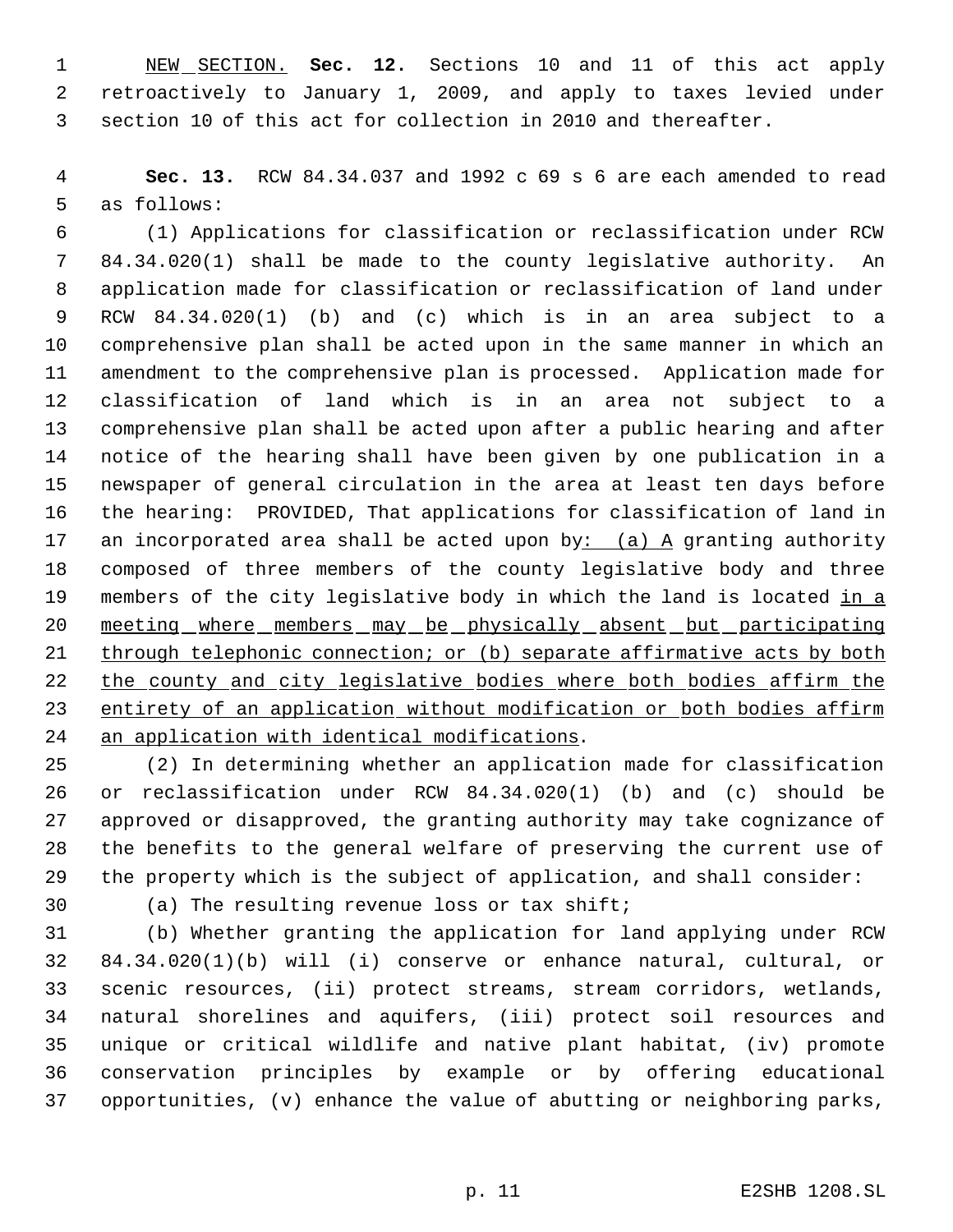forests, wildlife preserves, nature reservations, sanctuaries, or other open spaces, (vi) enhance recreation opportunities, (vii) preserve historic and archaeological sites, (viii) preserve visual quality along highway, road, and street corridors or scenic vistas, (ix) affect any other factors relevant in weighing benefits to the general welfare of preserving the current use of the property; and

 (c) Whether granting the application for land applying under RCW 84.34.020(1)(c) will (i) either preserve land previously classified under RCW 84.34.020(2) or preserve land that is traditional farmland and not classified under chapter 84.33 or 84.34 RCW, (ii) preserve land with a potential for returning to commercial agriculture, and (iii) affect any other factors relevant in weighing benefits to the general welfare of preserving the current use of property.

 (3) If a public benefit rating system is adopted under RCW 84.34.055, the county legislative authority shall rate property for which application for classification has been made under RCW 84.34.020(1) (b) and (c) according to the public benefit rating system in determining whether an application should be approved or disapproved, but when such a system is adopted, open space properties then classified under this chapter which do not qualify under the system shall not be removed from classification but may be rated according to the public benefit rating system.

 (4) The granting authority may approve the application with respect to only part of the land which is the subject of the application. If any part of the application is denied, the applicant may withdraw the entire application. The granting authority in approving in part or whole an application for land classified or reclassified pursuant to RCW 84.34.020(1) may also require that certain conditions be met, including but not limited to the granting of easements. As a condition of granting open space classification, the legislative body may not require public access on land classified under RCW 84.34.020(1)(b)(iii) for the purpose of promoting conservation of wetlands.

 (5) The granting or denial of the application for current use classification or reclassification is a legislative determination and shall be reviewable only for arbitrary and capricious actions.

 **Sec. 14.** RCW 84.34.041 and 2002 c 315 s 2 are each amended to read as follows: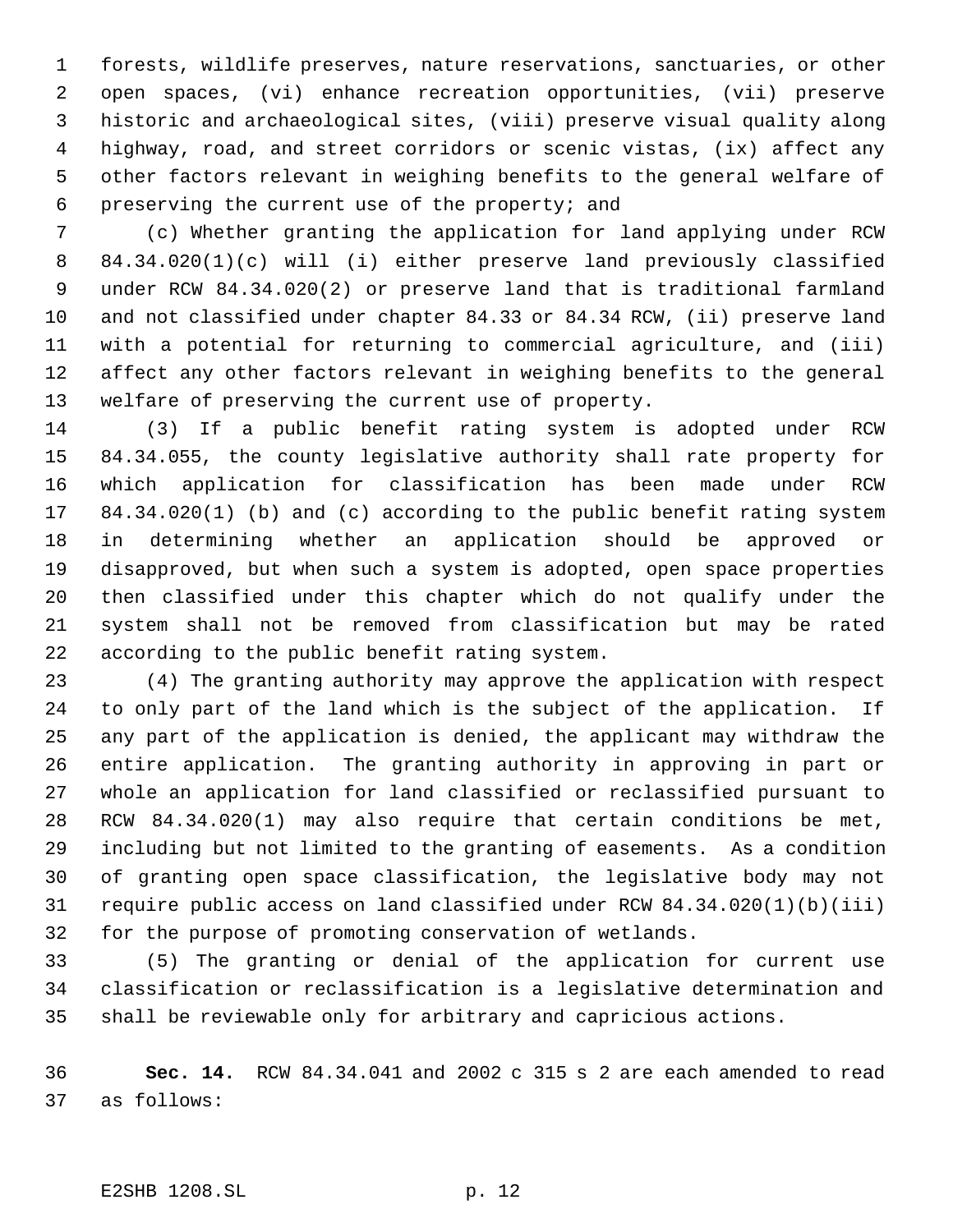An application for current use classification or reclassification under RCW 84.34.020(3) shall be made to the county legislative authority.

 (1) The application shall be made upon forms prepared by the department of revenue and supplied by the granting authority and shall include the following elements that constitute a timber management plan:

 (a) A legal description of, or assessor's parcel numbers for, all 9 land the applicant desires to be classified as timber land;

(b) The date or dates of acquisition of the land;

 (c) A brief description of the timber on the land, or if the timber has been harvested, the owner's plan for restocking;

13 (d) Whether there is a forest management plan for the land;

(e) If so, the nature and extent of implementation of the plan;

(f) Whether the land is used for grazing;

 (g) Whether the land has been subdivided or a plat filed with respect to the land;

 (h) Whether the land and the applicant are in compliance with the restocking, forest management, fire protection, insect and disease control, weed control, and forest debris provisions of Title 76 RCW or applicable rules under Title 76 RCW;

 (i) Whether the land is subject to forest fire protection assessments pursuant to RCW 76.04.610;

 (j) Whether the land is subject to a lease, option, or other right that permits it to be used for a purpose other than growing and harvesting timber;

 (k) A summary of the past experience and activity of the applicant in growing and harvesting timber;

 (l) A summary of current and continuing activity of the applicant in growing and harvesting timber;

 (m) A statement that the applicant is aware of the potential tax liability involved when the land ceases to be classified as timber land.

 (2) An application made for classification of land under RCW 84.34.020(3) shall be acted upon after a public hearing and after notice of the hearing is given by one publication in a newspaper of general circulation in the area at least ten days before the hearing. Application for classification of land in an incorporated area shall be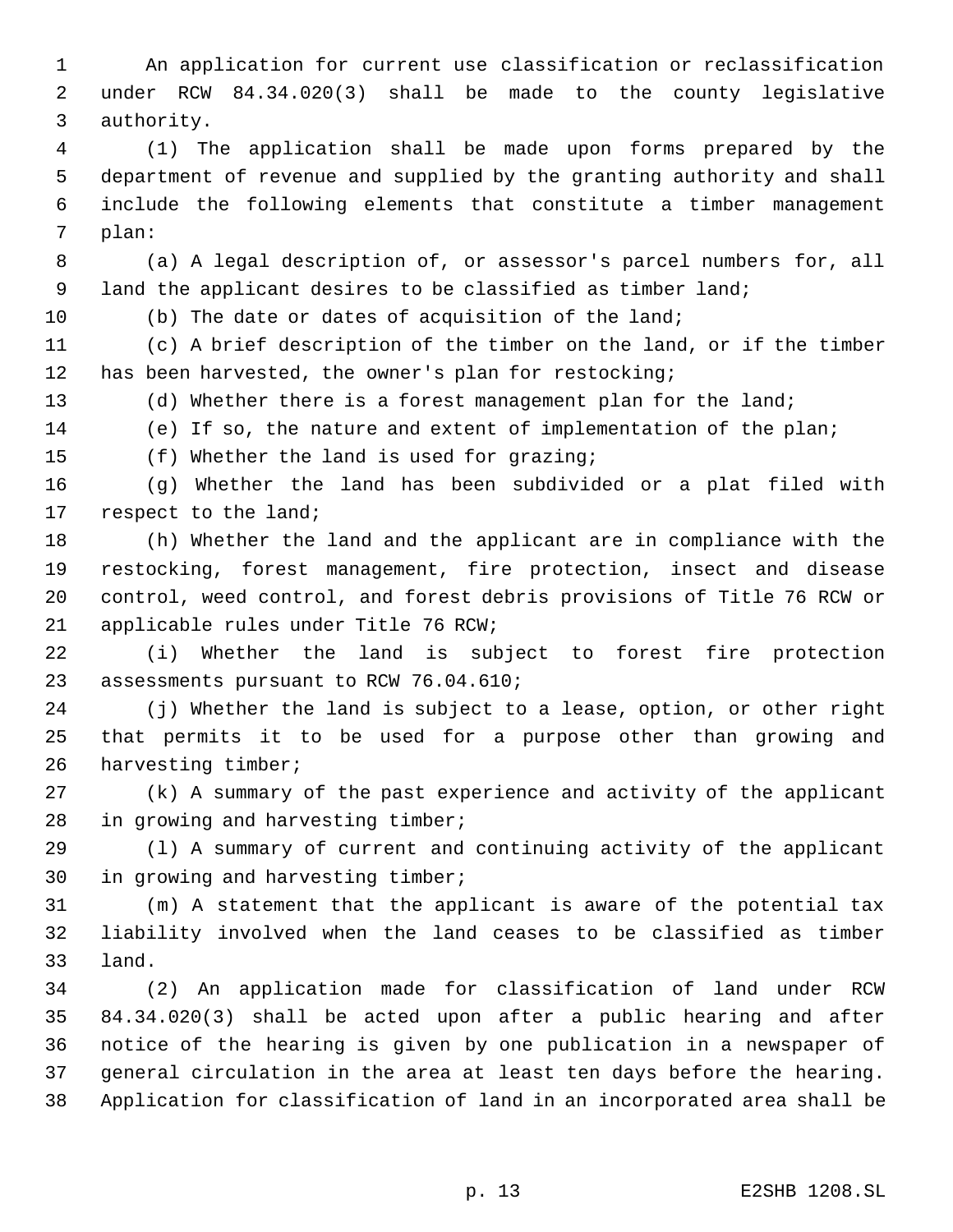1 acted upon by: (a) A granting authority composed of three members of the county legislative body and three members of the city legislative 3 body in which the land is located in a meeting where members may be 4 physically absent but participating through telephonic connection; or (b) separate affirmative acts by both the county and city legislative bodies where both bodies affirm the entirety of an application without modification or both bodies affirm an application with identical modifications.

 (3) The granting authority shall act upon the application with due regard to all relevant evidence and without any one or more items of evidence necessarily being determinative, except that the application may be denied for one of the following reasons, without regard to other items:

 (a) The land does not contain a stand of timber as defined in chapter 76.09 RCW and applicable rules, except this reason shall not alone be sufficient to deny the application (i) if the land has been recently harvested or supports a growth of brush or noncommercial type timber, and the application includes a plan for restocking within three years or the longer period necessitated by unavailability of seed or seedlings, or (ii) if only isolated areas within the land do not meet minimum standards due to rock outcroppings, swamps, unproductive soil, 22 or other natural conditions;

 (b) The applicant, with respect to the land, has failed to comply with a final administrative or judicial order with respect to a violation of the restocking, forest management, fire protection, insect and disease control, weed control, and forest debris provisions of Title 76 RCW or applicable rules under Title 76 RCW;

 (c) The land abuts a body of salt water and lies between the line of ordinary high tide and a line paralleling the ordinary high tide line and two hundred feet horizontally landward from the high tide line.

 (4) The timber management plan must be filed with the county legislative authority either: (a) When an application for classification under this chapter is submitted; (b) when a sale or transfer of timber land occurs and a notice of continuance is signed; or (c) within sixty days of the date the application for reclassification under this chapter or from designated forest land is received. The application for reclassification shall be accepted, but